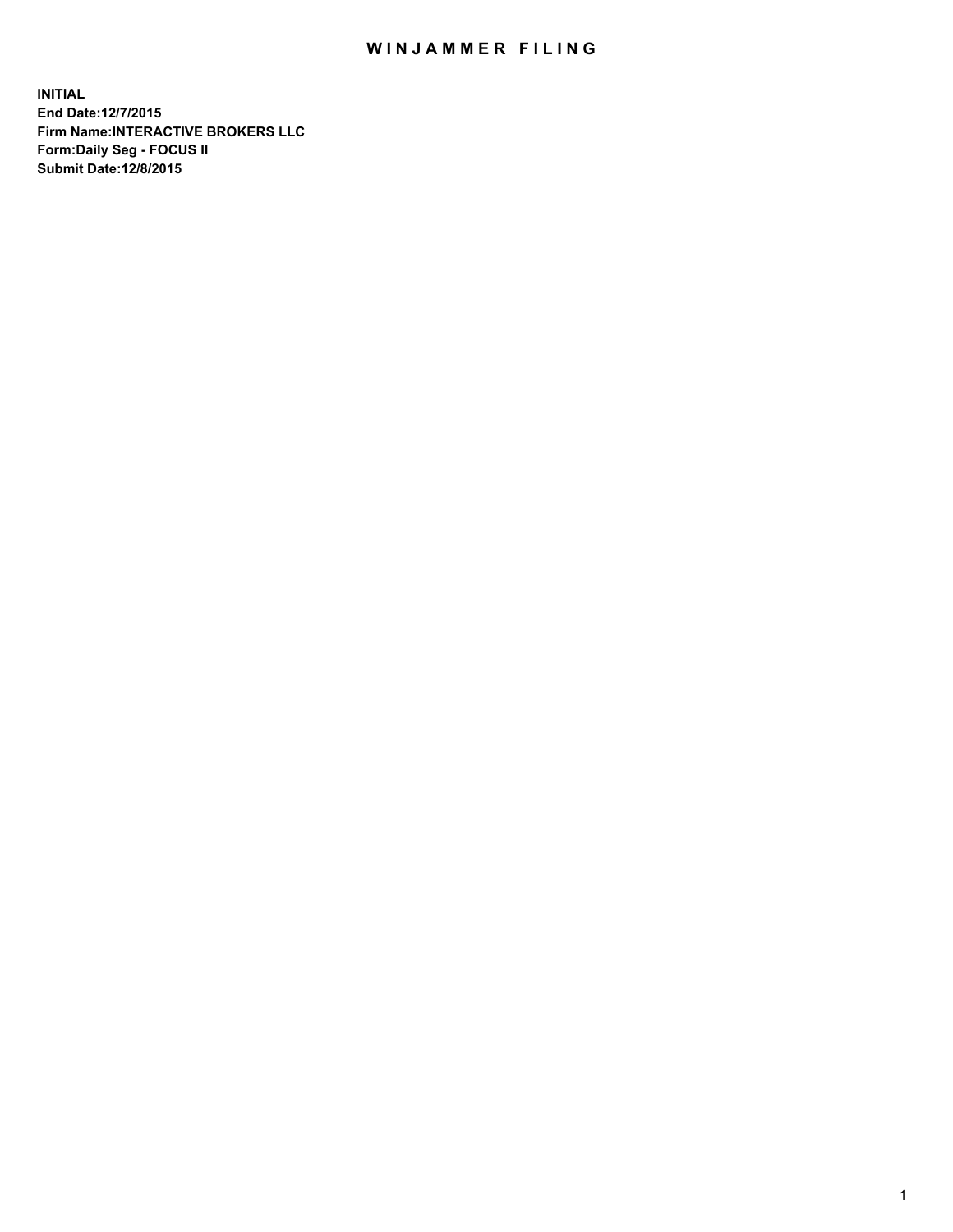## **INITIAL End Date:12/7/2015 Firm Name:INTERACTIVE BROKERS LLC Form:Daily Seg - FOCUS II Submit Date:12/8/2015 Daily Segregation - Cover Page**

| Name of Company<br><b>Contact Name</b><br><b>Contact Phone Number</b><br><b>Contact Email Address</b>                                                                                                                                                                                                                         | <b>INTERACTIVE BROKERS LLC</b><br><b>Alex Parker</b><br>203-618-7738<br>aparker@interactivebrokers.com |
|-------------------------------------------------------------------------------------------------------------------------------------------------------------------------------------------------------------------------------------------------------------------------------------------------------------------------------|--------------------------------------------------------------------------------------------------------|
| FCM's Customer Segregated Funds Residual Interest Target (choose one):<br>a. Minimum dollar amount: ; or<br>b. Minimum percentage of customer segregated funds required:% ; or<br>c. Dollar amount range between: and; or<br>d. Percentage range of customer segregated funds required between:% and%.                        | <u>0</u><br>155,000,000 245,000,000<br>0 <sub>0</sub>                                                  |
| FCM's Customer Secured Amount Funds Residual Interest Target (choose one):<br>a. Minimum dollar amount: ; or<br>b. Minimum percentage of customer secured funds required:%; or<br>c. Dollar amount range between: and; or<br>d. Percentage range of customer secured funds required between: % and %.                         | <u>0</u><br>80,000,000 120,000,000<br><u>00</u>                                                        |
| FCM's Cleared Swaps Customer Collateral Residual Interest Target (choose one):<br>a. Minimum dollar amount: ; or<br>b. Minimum percentage of cleared swaps customer collateral required:%; or<br>c. Dollar amount range between: and; or<br>d. Percentage range of cleared swaps customer collateral required between:% and%. | <u>0</u><br>0 <sub>0</sub><br>0 <sub>0</sub>                                                           |

Attach supporting documents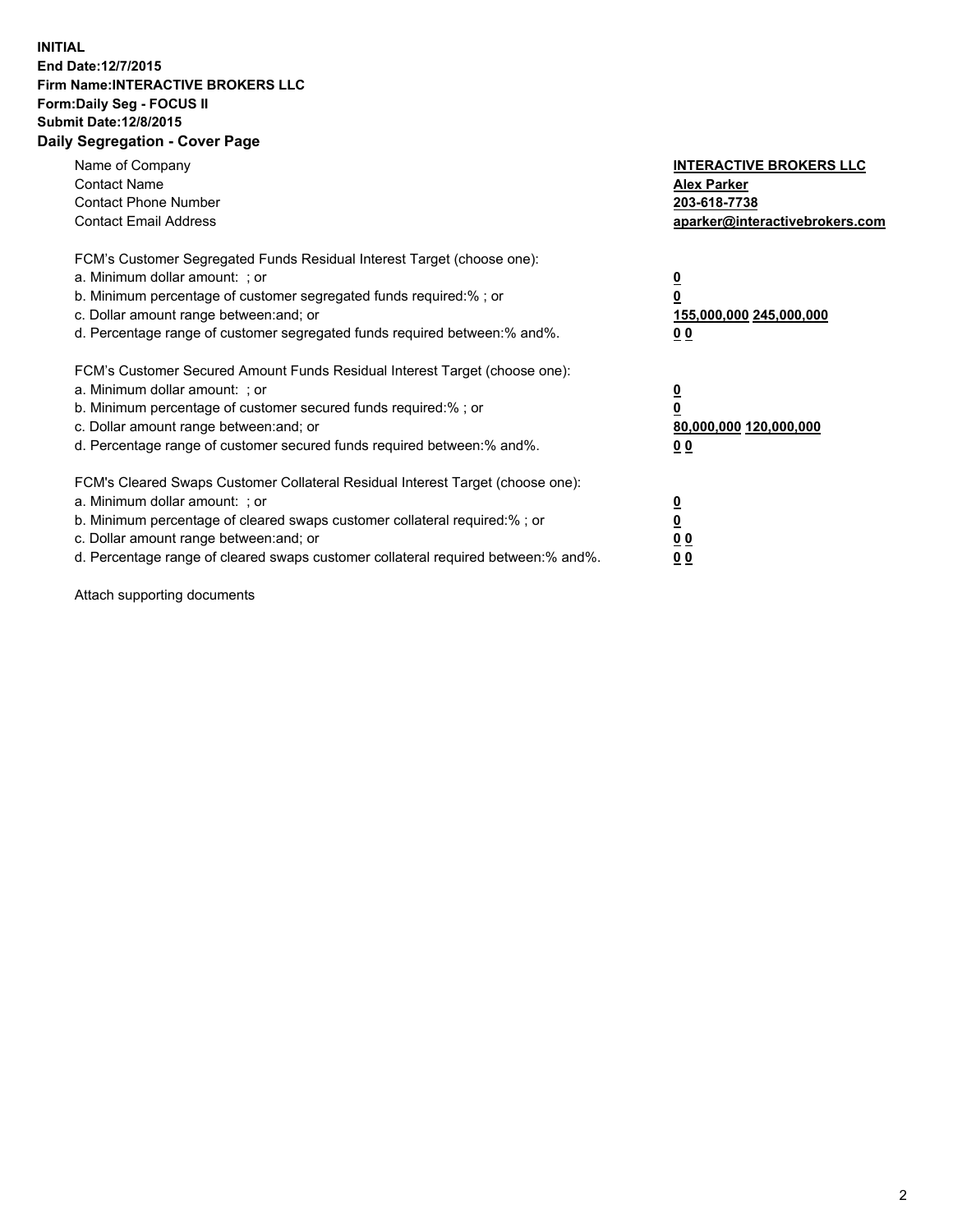## **INITIAL End Date:12/7/2015 Firm Name:INTERACTIVE BROKERS LLC Form:Daily Seg - FOCUS II Submit Date:12/8/2015 Daily Segregation - Secured Amounts**

|     | Dany Ocgregation - Oceanea Annoanta                                                                        |                                  |
|-----|------------------------------------------------------------------------------------------------------------|----------------------------------|
|     | Foreign Futures and Foreign Options Secured Amounts                                                        |                                  |
|     | Amount required to be set aside pursuant to law, rule or regulation of a foreign                           | $0$ [7305]                       |
|     | government or a rule of a self-regulatory organization authorized thereunder                               |                                  |
| 1.  | Net ledger balance - Foreign Futures and Foreign Option Trading - All Customers                            |                                  |
|     | A. Cash                                                                                                    | 324,498,766 [7315]               |
|     | B. Securities (at market)                                                                                  | $0$ [7317]                       |
| 2.  | Net unrealized profit (loss) in open futures contracts traded on a foreign board of trade                  | -1,718,664 [7325]                |
| 3.  | Exchange traded options                                                                                    |                                  |
|     | a. Market value of open option contracts purchased on a foreign board of trade                             | 15,641 [7335]                    |
|     | b. Market value of open contracts granted (sold) on a foreign board of trade                               | $-20,066$ [7337]                 |
| 4.  | Net equity (deficit) (add lines 1.2. and 3.)                                                               | 322,775,677 [7345]               |
| 5.  | Account liquidating to a deficit and account with a debit balances - gross amount                          | <b>823,220</b> [7351]            |
|     | Less: amount offset by customer owned securities                                                           | 0 [7352] 823,220 [7354]          |
| 6.  | Amount required to be set aside as the secured amount - Net Liquidating Equity                             | 323,598,897 [7355]               |
|     | Method (add lines 4 and 5)                                                                                 |                                  |
| 7.  | Greater of amount required to be set aside pursuant to foreign jurisdiction (above) or line                | 323,598,897 [7360]               |
|     | 6.                                                                                                         |                                  |
|     | FUNDS DEPOSITED IN SEPARATE REGULATION 30.7 ACCOUNTS                                                       |                                  |
| 1.  | Cash in banks                                                                                              |                                  |
|     | A. Banks located in the United States                                                                      | 149 [7500]                       |
|     | B. Other banks qualified under Regulation 30.7                                                             | 0 [7520] 149 [7530]              |
| 2.  | Securities                                                                                                 |                                  |
|     | A. In safekeeping with banks located in the United States                                                  | 360,300,297 [7540]               |
|     | B. In safekeeping with other banks qualified under Regulation 30.7                                         | 0 [7560] 360,300,297 [7570]      |
| 3.  | Equities with registered futures commission merchants                                                      |                                  |
|     | A. Cash                                                                                                    | $0$ [7580]                       |
|     | <b>B.</b> Securities                                                                                       | $0$ [7590]                       |
|     | C. Unrealized gain (loss) on open futures contracts                                                        | $0$ [7600]                       |
|     | D. Value of long option contracts                                                                          | $0$ [7610]                       |
|     | E. Value of short option contracts                                                                         | 0 [7615] 0 [7620]                |
| 4.  | Amounts held by clearing organizations of foreign boards of trade                                          |                                  |
|     | A. Cash                                                                                                    | $0$ [7640]                       |
|     | <b>B.</b> Securities                                                                                       | $0$ [7650]                       |
|     | C. Amount due to (from) clearing organization - daily variation                                            | $0$ [7660]                       |
|     | D. Value of long option contracts                                                                          | $0$ [7670]                       |
|     | E. Value of short option contracts                                                                         | 0 [7675] 0 [7680]                |
| 5.  | Amounts held by members of foreign boards of trade                                                         |                                  |
|     | A. Cash                                                                                                    | 98,694,673 [7700]                |
|     | <b>B.</b> Securities                                                                                       | $0$ [7710]                       |
|     | C. Unrealized gain (loss) on open futures contracts                                                        | $-5,098,230$ [7720]              |
|     | D. Value of long option contracts                                                                          | 15,649 [7730]                    |
|     | E. Value of short option contracts                                                                         | -20,066 [7735] 93,592,026 [7740] |
| 6.  | Amounts with other depositories designated by a foreign board of trade                                     | 0 [7760]                         |
| 7.  | Segregated funds on hand                                                                                   | $0$ [7765]                       |
| 8.  | Total funds in separate section 30.7 accounts                                                              | 453,892,472 [7770]               |
| 9.  | Excess (deficiency) Set Aside for Secured Amount (subtract line 7 Secured Statement<br>Page 1 from Line 8) | 130,293,575 [7380]               |
| 10. | Management Target Amount for Excess funds in separate section 30.7 accounts                                | 80,000,000 [7780]                |
| 11. | Excess (deficiency) funds in separate 30.7 accounts over (under) Management Target                         | 50,293,575 [7785]                |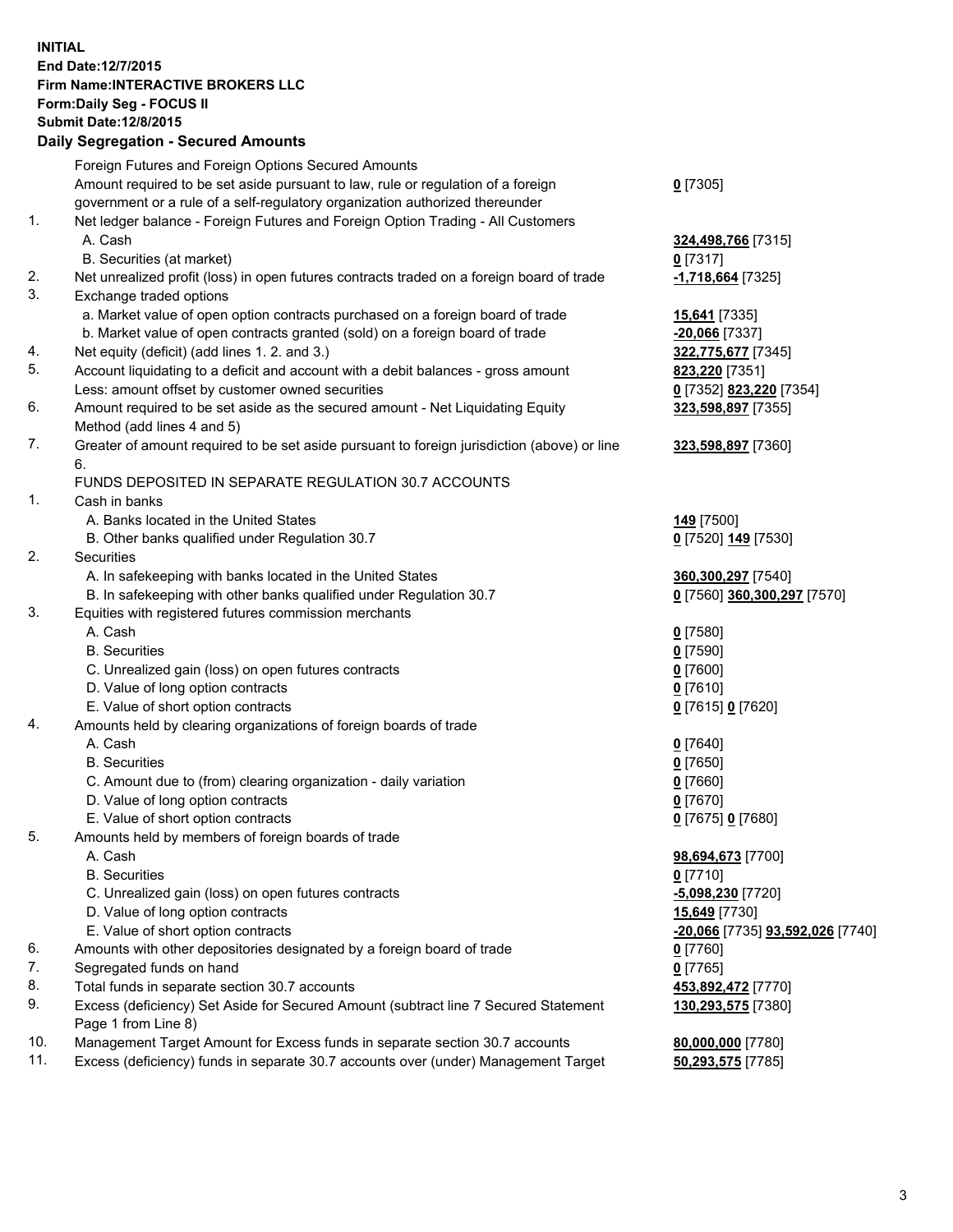**INITIAL End Date:12/7/2015 Firm Name:INTERACTIVE BROKERS LLC Form:Daily Seg - FOCUS II Submit Date:12/8/2015 Daily Segregation - Segregation Statement** SEGREGATION REQUIREMENTS(Section 4d(2) of the CEAct) 1. Net ledger balance A. Cash **2,655,494,388** [7010] B. Securities (at market) **0** [7020] 2. Net unrealized profit (loss) in open futures contracts traded on a contract market **-44,500,548** [7030] 3. Exchange traded options A. Add market value of open option contracts purchased on a contract market **67,424,717** [7032] B. Deduct market value of open option contracts granted (sold) on a contract market **-136,697,034** [7033] 4. Net equity (deficit) (add lines 1, 2 and 3) **2,541,721,523** [7040] 5. Accounts liquidating to a deficit and accounts with debit balances - gross amount **509,861** [7045] Less: amount offset by customer securities **0** [7047] **509,861** [7050] 6. Amount required to be segregated (add lines 4 and 5) **2,542,231,384** [7060] FUNDS IN SEGREGATED ACCOUNTS 7. Deposited in segregated funds bank accounts A. Cash **283,241,519** [7070] B. Securities representing investments of customers' funds (at market) **1,419,746,971** [7080] C. Securities held for particular customers or option customers in lieu of cash (at market) **0** [7090] 8. Margins on deposit with derivatives clearing organizations of contract markets A. Cash **23,390,819** [7100] B. Securities representing investments of customers' funds (at market) **1,106,049,216** [7110] C. Securities held for particular customers or option customers in lieu of cash (at market) **0** [7120] 9. Net settlement from (to) derivatives clearing organizations of contract markets **-9,259,766** [7130] 10. Exchange traded options A. Value of open long option contracts **67,373,294** [7132] B. Value of open short option contracts **-136,645,644** [7133] 11. Net equities with other FCMs A. Net liquidating equity **0** [7140] B. Securities representing investments of customers' funds (at market) **0** [7160] C. Securities held for particular customers or option customers in lieu of cash (at market) **0** [7170] 12. Segregated funds on hand **0** [7150] 13. Total amount in segregation (add lines 7 through 12) **2,753,896,409** [7180] 14. Excess (deficiency) funds in segregation (subtract line 6 from line 13) **211,665,025** [7190] 15. Management Target Amount for Excess funds in segregation **155,000,000** [7194] **56,665,025** [7198]

16. Excess (deficiency) funds in segregation over (under) Management Target Amount Excess